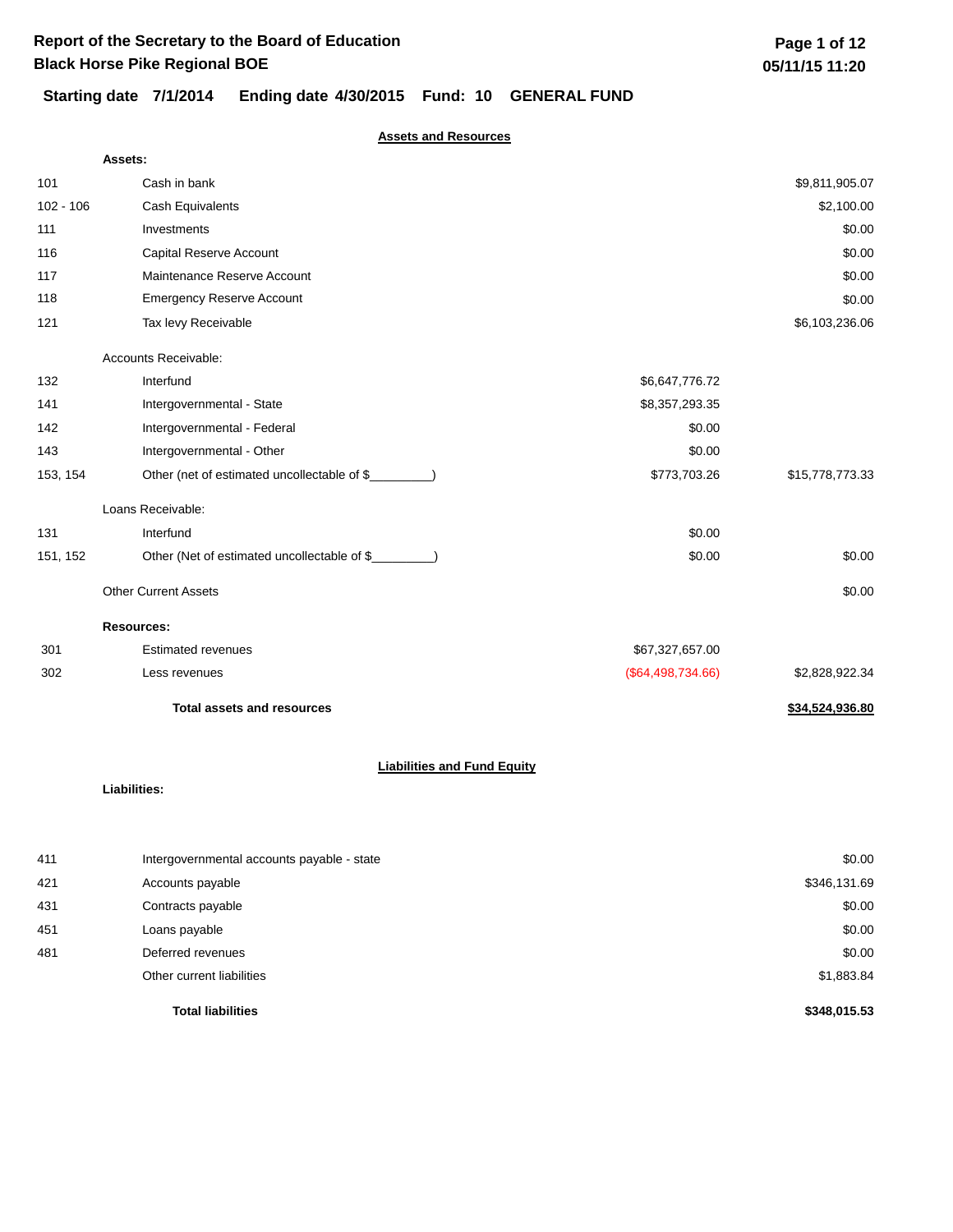**Fund Balance:**

### **Starting date 7/1/2014 Ending date 4/30/2015 Fund: 10 GENERAL FUND**

|             | Appropriated:                                   |                   |                     |                   |                  |
|-------------|-------------------------------------------------|-------------------|---------------------|-------------------|------------------|
| 753,754     | Reserve for encumbrances                        |                   |                     | \$16,117,372.62   |                  |
| 761         | Capital reserve account - July                  |                   | \$2,879,949.25      |                   |                  |
| 604         | Add: Increase in capital reserve                |                   | \$0.00              |                   |                  |
| 307         | Less: Bud. w/d cap. reserve eligible costs      |                   | \$0.00              |                   |                  |
| 309         | Less: Bud. w/d cap. reserve excess costs        |                   | \$0.00              | \$2,879,949.25    |                  |
| 764         | Maintenance reserve account - July              |                   | \$0.00              |                   |                  |
| 606         | Add: Increase in maintenance reserve            |                   | \$0.00              |                   |                  |
| 310         | Less: Bud. w/d from maintenance reserve         |                   | \$0.00              | \$0.00            |                  |
| 768         | Waiver offset reserve - July 1, 2_____          |                   | \$0.00              |                   |                  |
| 609         | Add: Increase in waiver offset reserve          |                   | \$0.00              |                   |                  |
| 314         | Less: Bud. w/d from waiver offset reserve       |                   | \$0.00              | \$0.00            |                  |
| 762         | Adult education programs                        |                   |                     | \$0.00            |                  |
| 750-752,76x | Other reserves                                  |                   |                     | \$0.00            |                  |
| 601         | Appropriations                                  |                   | \$68,361,487.25     |                   |                  |
| 602         | Less: Expenditures                              | (\$48,132,196.09) |                     |                   |                  |
|             | Less: Encumbrances                              | (\$17,068,789.02) | $(\$65,200,985.11)$ | \$3,160,502.14    |                  |
|             | Total appropriated                              |                   |                     | \$22,157,824.01   |                  |
|             | Unappropriated:                                 |                   |                     |                   |                  |
| 770         | Fund balance, July 1                            |                   |                     | \$8,032,394.94    |                  |
| 771         | Designated fund balance                         |                   |                     | \$0.00            |                  |
| 303         | Budgeted fund balance                           |                   |                     | \$3,986,702.32    |                  |
|             | Total fund balance                              |                   |                     |                   | \$34,176,921.27  |
|             | Total liabilities and fund equity               |                   |                     |                   | \$34,524,936.80  |
|             | <b>Recapitulation of Budgeted Fund Balance:</b> |                   |                     |                   |                  |
|             |                                                 |                   | <b>Budgeted</b>     | <u>Actual</u>     | Variance         |
|             | Appropriations                                  |                   | \$68,361,487.25     | \$65,200,985.11   | \$3,160,502.14   |
|             | Revenues                                        |                   | (\$67,327,657.00)   | (\$64,498,734.66) | (\$2,828,922.34) |
|             | Subtotal                                        |                   | \$1,033,830.25      | \$702,250.45      | \$331,579.80     |
|             | Change in capital reserve account:              |                   |                     |                   |                  |
|             | Plus - Increase in reserve                      |                   | \$0.00              | (\$2,879,949.25)  | \$2,879,949.25   |
|             | Less - Withdrawal from reserve                  |                   | \$0.00              | \$0.00            | \$0.00           |
|             | Subtotal                                        |                   | \$1,033,830.25      | (\$2,177,698.80)  | \$3,211,529.05   |
|             | Change in waiver offset reserve account:        |                   |                     |                   |                  |
|             | Plus - Increase in reserve                      |                   | \$0.00              | \$0.00            | \$0.00           |

Less: Adjustment for prior year (\$5,020,532.57) Budgeted fund balance  $($3,986,702.32)$   $($7,198,231.37)$  \$3,211,529.05

Prepared and submitted by :

Subtotal

Less - Withdrawal from reserve

Board Secretary **Date** 

\$0.00

\$1,033,830.25 (\$2,177,698.80) \$3,211,529.05

(\$5,020,532.57) \$0.00

\$0.00 \$0.00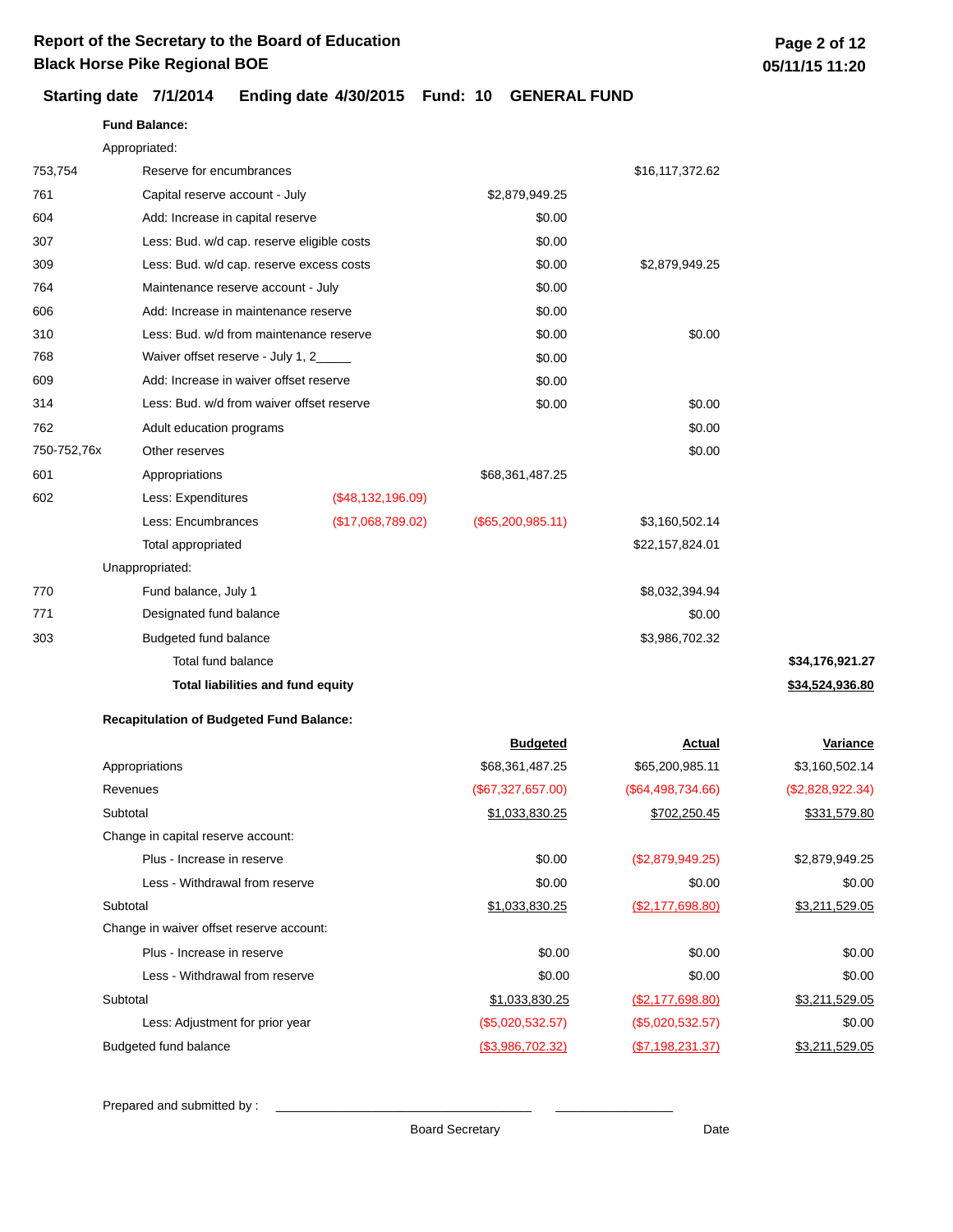## **Report of the Secretary to the Board of Education Black Horse Pike Regional BOE**

## **Starting date 7/1/2014 Ending date 4/30/2015 Fund: 10 GENERAL FUND**

| <b>Revenues:</b> |                                                                   |              | <b>Bud Estimated</b>  | Actual              | Over/Under          | <b>Unrealized</b> |
|------------------|-------------------------------------------------------------------|--------------|-----------------------|---------------------|---------------------|-------------------|
|                  | No State Line Number Assigned                                     |              | 67,327,657            | 64,498,735          | <b>Under</b>        | 2,828,922         |
|                  |                                                                   | <b>Total</b> | 67,327,657            | 64,498,735          |                     | 2,828,922         |
|                  | <b>Expenditures:</b>                                              |              | <b>Appropriations</b> | <b>Expenditures</b> | <b>Encumbrances</b> | Available         |
| 00770            | X111_100<br><b>Regular Programs - Instruction</b>                 |              | 17,734,653            | 12,809,803          | 4,447,127           | 477,723           |
| 00780            | X112 100<br><b>Special Education - Instruction</b>                |              | 4,281,608             | 3,327,789           | 892,866             | 60,953            |
| 00790            | X11230100<br><b>Basic Skills/Remedial - Instruction</b>           |              | 359,243               | 278,844             | 67,684              | 12,716            |
| 00800            | X11240100<br><b>Bilingual Education - Instruction</b>             |              | 58,908                | 43,720              | 11,732              | 3,456             |
| 00820            | School-Spon. Co/Extra-curricular Activit<br>X11401100             |              | 464,900               | 359,147             | 72,715              | 33,037            |
| 00830            | X11402100<br><b>School Sponsored Athletics - Instruction</b>      |              | 1,662,522             | 1,167,801           | 384,256             | 110,466           |
| 00840            | X114_100<br><b>Other Instructional Programs - Instructi</b>       |              | 216,870               | 157,012             | 39,576              | 20,282            |
| 00860            | X11000100_<br><b>Tuition</b>                                      |              | 6,302,864             | 3,682,684           | 2,527,328           | 92,853            |
| 00870            | X11000211<br><b>Attendance and Social Work Services</b>           |              | 124,000               | 101,187             | 20,238              | 2,575             |
| 00880            | X11000213<br><b>Health Services</b>                               |              | 387,639               | 262,408             | 86,374              | 38,857            |
| 00881            | X1100021[6-7]<br>Other Supp Serv-Stds-Related & Extraordi         |              | 1,081,445             | 800,230             | 268,684             | 12,531            |
| 00890            | X11000218<br><b>Other Support Services-Students-Reqular</b>       |              | 2,228,077             | 1,607,572           | 480,967             | 139,538           |
| 00900            | X11000219<br><b>Other Support Services-Students_Special</b>       |              | 1,067,838             | 824,623             | 226,407             | 16,807            |
| 00910            | X11000221<br><b>Improvement of Instructional Services</b>         |              | 1,200,606             | 983,888             | 201,812             | 14,906            |
| 00920            | X11000222<br><b>Educational Media Services-School Librar</b>      |              | 1,035,051             | 800,517             | 109,268             | 125,265           |
| 00921            | X11000223<br><b>Instructional Staff Training Services</b>         |              | 159,010               | 80,472              | 72,859              | 5,679             |
| 00930            | X11000230<br><b>Support Services-General Administration</b>       |              | 1,570,485             | 797,386             | 124,310             | 648,788           |
| 00940            | X11000240<br><b>Support Services-School Administration</b>        |              | 2,769,864             | 2,128,923           | 455,563             | 185,378           |
| 00942            | X1100025<br><b>Central Services &amp; Admin. Information Te</b>   |              | 824,368               | 537,073             | 166,709             | 120,586           |
| 00950            | X1100026<br><b>Operation and Maintenance of Plant Servi</b>       |              | 6,893,946             | 4,978,438           | 1,658,391           | 257,116           |
| 00960            | <b>Student Transportation Services</b><br>X11000270               |              | 4,552,794             | 2,589,186           | 1,889,597           | 74,012            |
| 00971            | <b>Personal Services-Employee Benefits</b><br>X11<br>$\mathbf{2}$ |              | 11,720,879            | 8,769,969           | 2,561,331           | 389,579           |
| 00980            | X11000310<br><b>Food Services</b>                                 |              | 100,000               | 0                   | 0                   | 100,000           |
| 01020            | X12<br>73 Equipment                                               |              | 1,369,842             | 832,751             | 322,769             | 214,321           |
| 01030            | X120004<br><b>Facilities Acquisition and Construction</b>         |              | 21,000                | 21,000              | 0                   | 0                 |
| 01050            | X13422100<br>Instruction                                          |              | 5,200                 | 5,101               | 99                  | 0                 |
| 01080            | X134 100<br>Instruction                                           |              | 400                   | 0                   | 0                   | 400               |
| 01230            | <b>T2 Total Special Schools</b>                                   |              | 167,476               | 104,811             | 59,987              | 2,677             |
|                  |                                                                   | <b>Total</b> | 68,361,487            | 48,052,335          | 17,148,650          | 3,160,502         |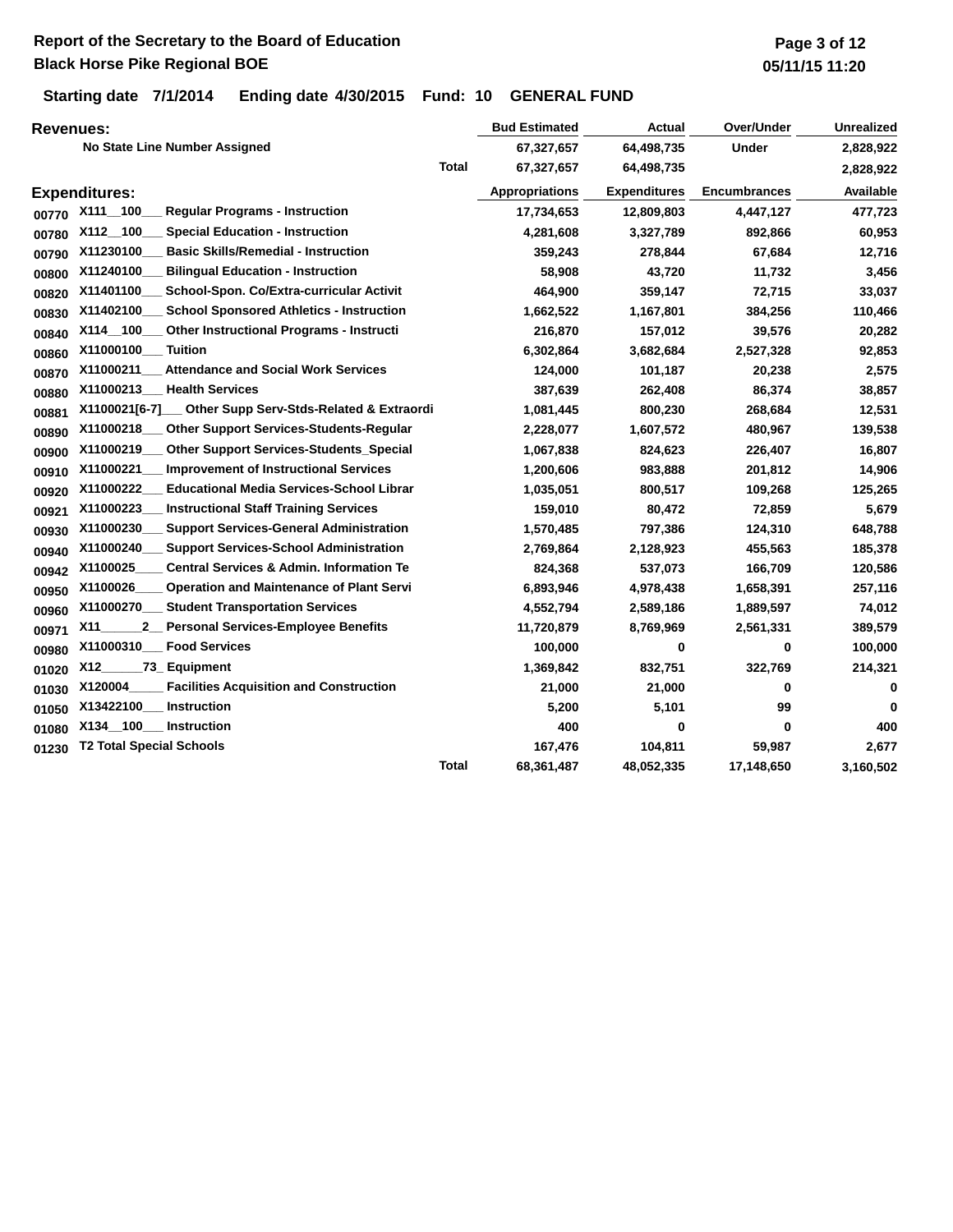## **Starting date 7/1/2014 Ending date 4/30/2015 Fund: 20 SPECIAL REVENUE FUNDS**

### **Assets and Resources**

|             | <b>Assets:</b>                                       |                  |                  |
|-------------|------------------------------------------------------|------------------|------------------|
| 101         | Cash in bank                                         |                  | \$841,616.33     |
| $102 - 106$ | Cash Equivalents                                     |                  | \$0.00           |
| 111         | Investments                                          |                  | \$0.00           |
| 116         | Capital Reserve Account                              |                  | \$0.00           |
| 117         | Maintenance Reserve Account                          |                  | \$0.00           |
| 118         | <b>Emergency Reserve Account</b>                     |                  | \$0.00           |
| 121         | Tax levy Receivable                                  |                  | \$0.00           |
|             | Accounts Receivable:                                 |                  |                  |
| 132         | Interfund                                            | \$0.00           |                  |
| 141         | Intergovernmental - State                            | \$9,837.00       |                  |
| 142         | Intergovernmental - Federal                          | \$564,367.79     |                  |
| 143         | Intergovernmental - Other                            | \$0.00           |                  |
| 153, 154    | Other (net of estimated uncollectable of \$          | \$0.00           | \$574,204.79     |
|             | Loans Receivable:                                    |                  |                  |
| 131         | Interfund                                            | \$0.00           |                  |
| 151, 152    | Other (Net of estimated uncollectable of \$________) | \$0.00           | \$0.00           |
|             | <b>Other Current Assets</b>                          |                  | \$0.00           |
|             | <b>Resources:</b>                                    |                  |                  |
| 301         | <b>Estimated revenues</b>                            | \$0.00           |                  |
| 302         | Less revenues                                        | (\$1,542,859.43) | (\$1,542,859.43) |
|             | <b>Total assets and resources</b>                    |                  | (\$127,038.31)   |
|             | <b>Liabilities and Fund Equity</b>                   |                  |                  |
|             | Liabilities:                                         |                  |                  |
| 411         | Intergovernmental accounts payable - state           |                  | \$0.00           |
| 421         | Accounts payable                                     |                  | \$14,233.14      |
| 431         | Contracts payable                                    |                  | \$0.00           |
| 451         | Loans payable                                        |                  | \$0.00           |
| 481         | Deferred revenues                                    |                  | \$0.00           |
|             | Other current liabilities                            |                  | \$822,362.82     |

**Total liabilities \$836,595.96**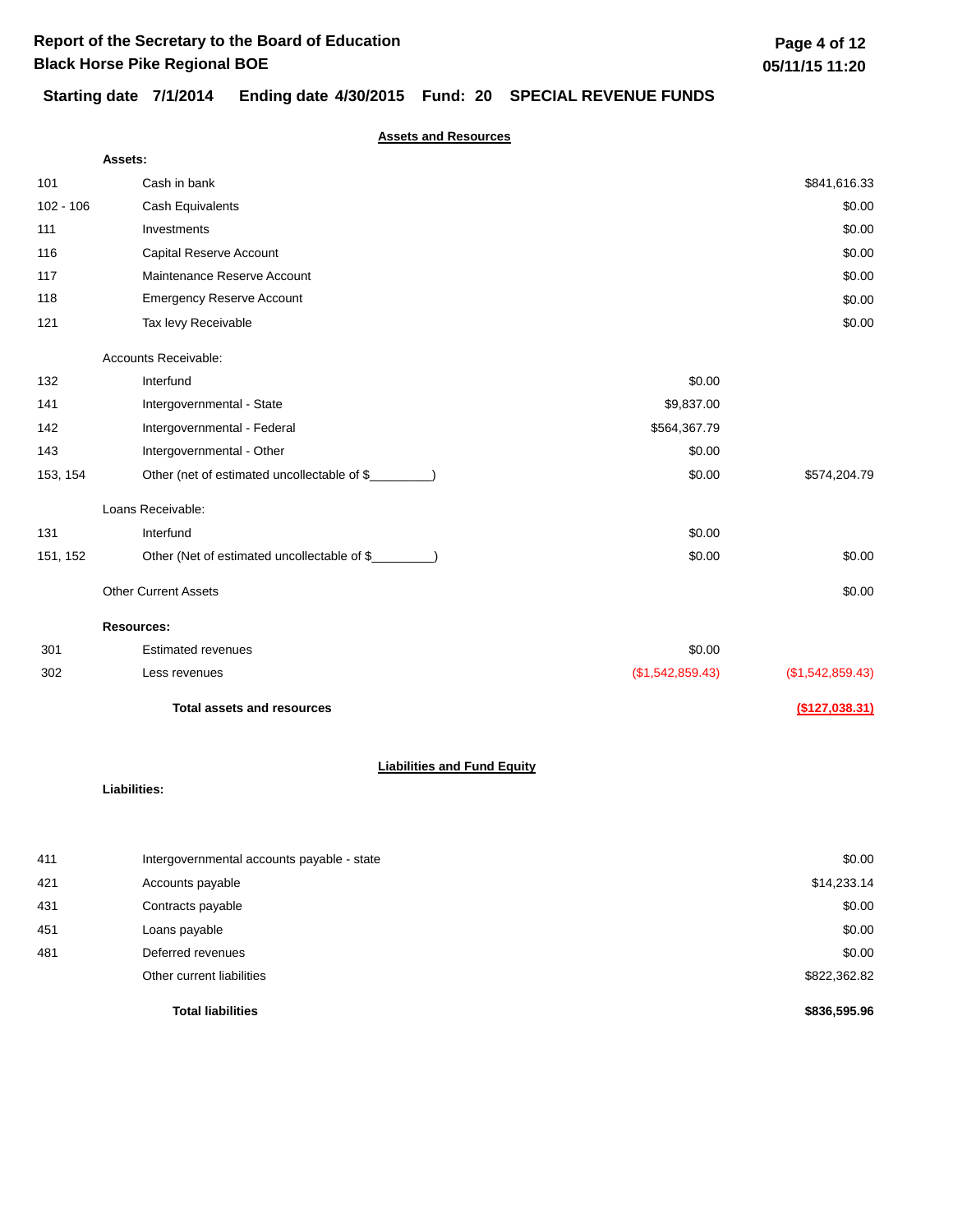### **Starting date 7/1/2014 Ending date 4/30/2015 Fund: 20 SPECIAL REVENUE FUNDS**

|             | <b>Fund Balance:</b>                            |                  |                  |                  |                 |
|-------------|-------------------------------------------------|------------------|------------------|------------------|-----------------|
|             | Appropriated:                                   |                  |                  |                  |                 |
| 753,754     | Reserve for encumbrances                        |                  |                  | \$497,338.64     |                 |
| 761         | Capital reserve account - July                  |                  | \$0.00           |                  |                 |
| 604         | Add: Increase in capital reserve                |                  | \$0.00           |                  |                 |
| 307         | Less: Bud. w/d cap. reserve eligible costs      |                  | \$0.00           |                  |                 |
| 309         | Less: Bud. w/d cap. reserve excess costs        |                  | \$0.00           | \$0.00           |                 |
| 764         | Maintenance reserve account - July              |                  | \$0.00           |                  |                 |
| 606         | Add: Increase in maintenance reserve            |                  | \$0.00           |                  |                 |
| 310         | Less: Bud. w/d from maintenance reserve         |                  | \$0.00           | \$0.00           |                 |
| 768         | Waiver offset reserve - July 1, 2_____          |                  | \$0.00           |                  |                 |
| 609         | Add: Increase in waiver offset reserve          |                  | \$0.00           |                  |                 |
| 314         | Less: Bud. w/d from waiver offset reserve       |                  | \$0.00           | \$0.00           |                 |
| 762         | Adult education programs                        |                  |                  | \$0.00           |                 |
| 750-752,76x | Other reserves                                  |                  |                  | \$0.00           |                 |
| 601         | Appropriations                                  |                  | \$1,802,631.13   |                  |                 |
| 602         | Less: Expenditures                              | (\$1,272,221.95) |                  |                  |                 |
|             | Less: Encumbrances                              | (\$358,921.67)   | (\$1,631,143.62) | \$171,487.51     |                 |
|             | Total appropriated                              |                  |                  | \$668,826.15     |                 |
|             | Unappropriated:                                 |                  |                  |                  |                 |
| 770         | Fund balance, July 1                            |                  |                  | \$0.00           |                 |
| 771         | Designated fund balance                         |                  |                  | \$0.00           |                 |
| 303         | Budgeted fund balance                           |                  |                  | (\$1,632,460.42) |                 |
|             | Total fund balance                              |                  |                  |                  | (\$963, 634.27) |
|             | Total liabilities and fund equity               |                  |                  |                  | (\$127,038.31)  |
|             | <b>Recapitulation of Budgeted Fund Balance:</b> |                  |                  |                  |                 |
|             |                                                 |                  | <b>Budgeted</b>  | <u>Actual</u>    | Variance        |
|             | Appropriations                                  |                  | \$1,802,631.13   | \$1,631,143.62   | \$171,487.51    |
|             | Revenues                                        |                  | \$0.00           | (\$1,542,859.43) | \$1,542,859.43  |
|             | Subtotal                                        |                  | \$1,802,631.13   | \$88,284.19      | \$1,714,346.94  |
|             | Change in capital reserve account:              |                  |                  |                  |                 |
|             | Plus - Increase in reserve                      |                  | \$0.00           | \$0.00           | \$0.00          |
|             | Less - Withdrawal from reserve                  |                  | \$0.00           | \$0.00           | \$0.00          |
|             | Subtotal                                        |                  | \$1,802,631.13   | \$88,284.19      | \$1,714,346.94  |
|             | Change in waiver offset reserve account:        |                  |                  |                  |                 |

Less: Adjustment for prior year (\$170,170.71)

Prepared and submitted by :

Plus - Increase in reserve

Less - Withdrawal from reserve

Budgeted fund balance

Subtotal

Board Secretary **Date** 

\$0.00 \$0.00

\$1,802,631.13 \$88,284.19 \$1,714,346.94

\$1,632,460.42 (\$81,886.52) \$1,714,346.94

(\$170,170.71) \$0.00

\$0.00 \$0.00 \$0.00 \$0.00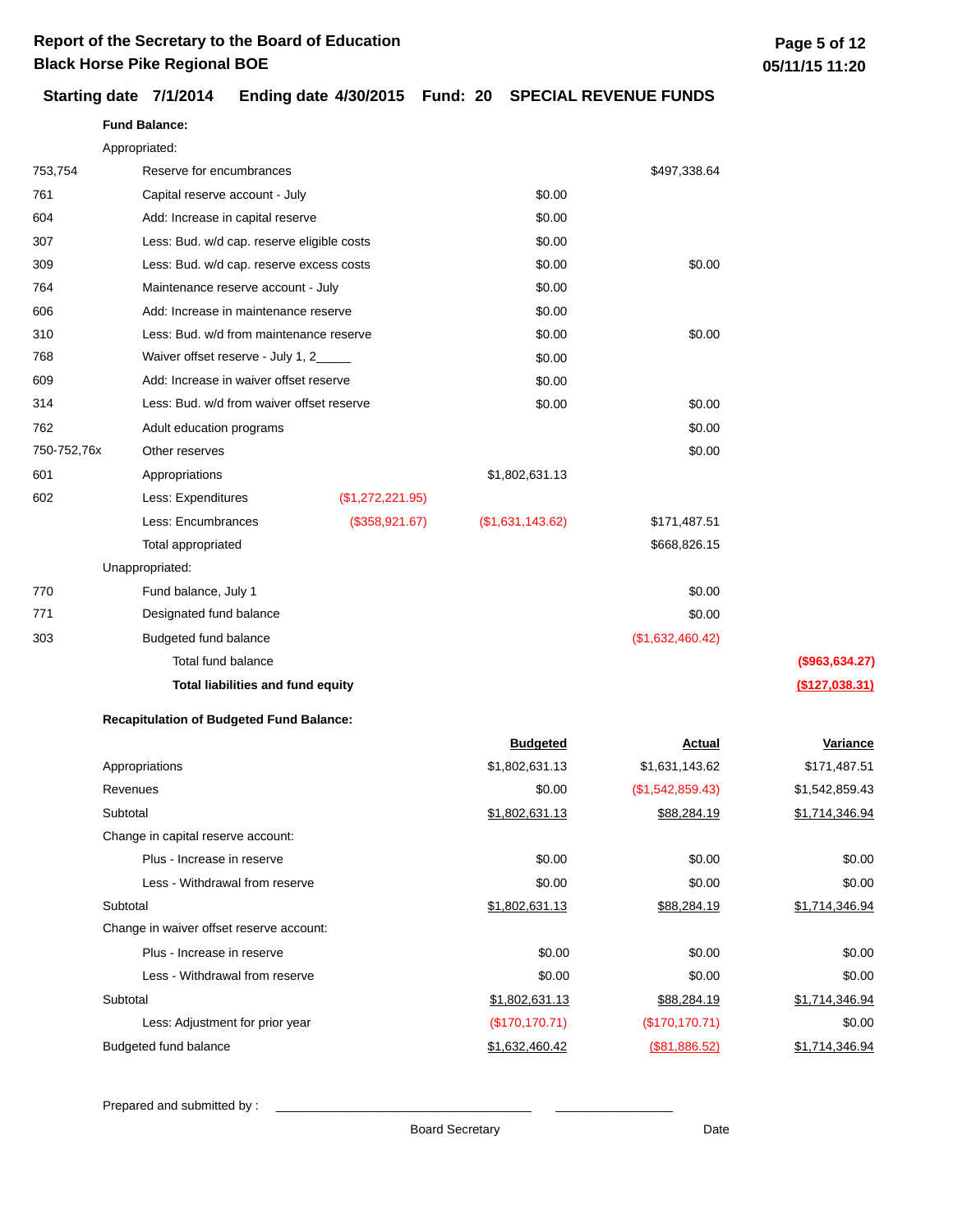**Starting date 7/1/2014 Ending date 4/30/2015 Fund: 20 SPECIAL REVENUE FUNDS**

| <b>Revenues:</b>              |              | <b>Bud Estimated</b>  | Actual              | Over/Under          | <b>Unrealized</b> |
|-------------------------------|--------------|-----------------------|---------------------|---------------------|-------------------|
| No State Line Number Assigned |              | 0                     | 1.542.859           |                     | $-1,542,859$      |
|                               | <b>Total</b> |                       | 1.542.859           |                     | $-1,542,859$      |
| <b>Expenditures:</b>          |              | <b>Appropriations</b> | <b>Expenditures</b> | <b>Encumbrances</b> | Available         |
| No State Line Number Assigned |              | 1.802.631             | 1.365.313           | 334,492             | 102.827           |
|                               | <b>Total</b> | 1.802.631             | 1,365,313           | 334,492             | 102.827           |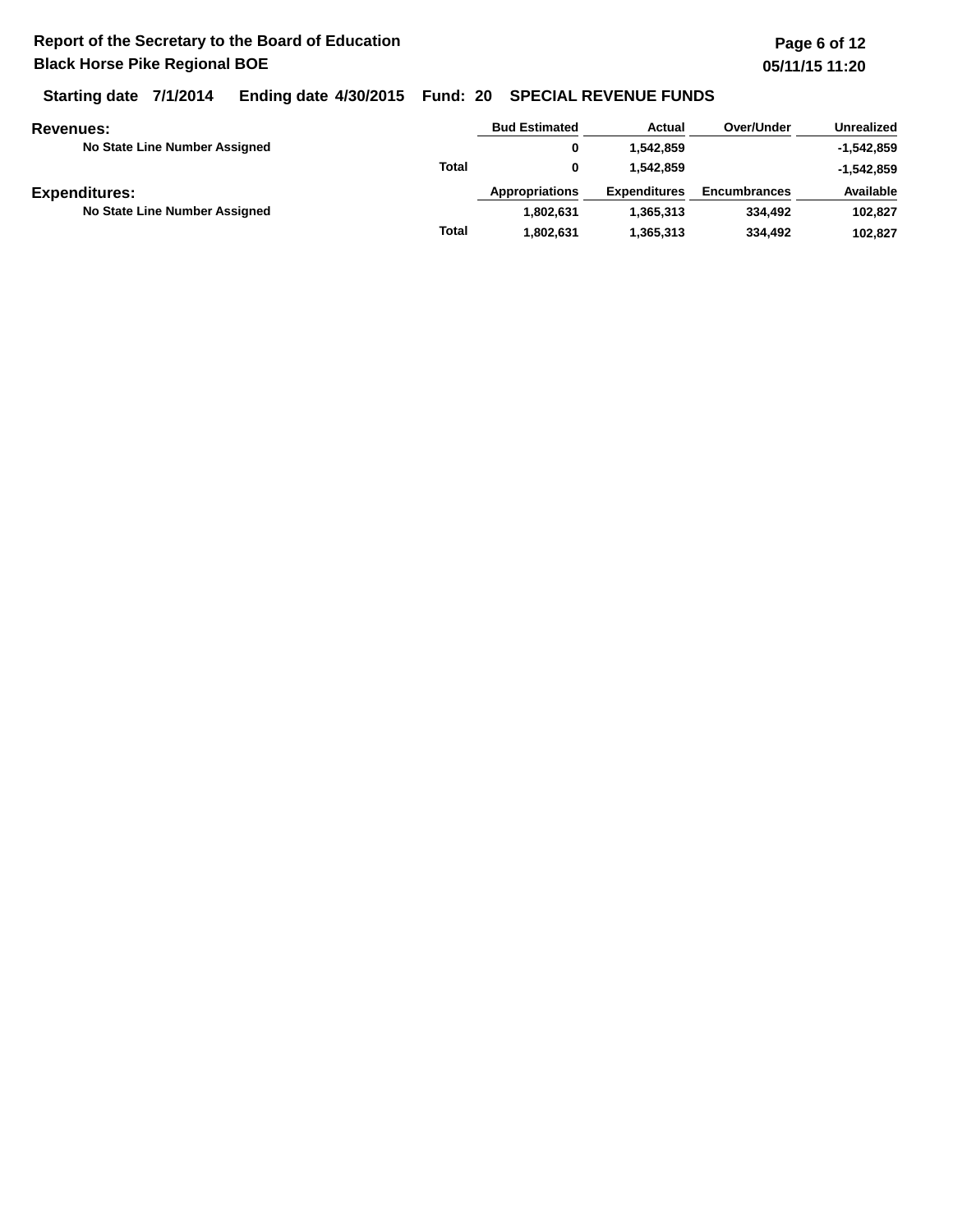## **Starting date 7/1/2014 Ending date 4/30/2015 Fund: 30 CAPITAL PROJECTS FUNDS**

**Assets and Resources**

|             | Assets:                                              |                |                |
|-------------|------------------------------------------------------|----------------|----------------|
| 101         | Cash in bank                                         |                | \$1,498.43     |
| $102 - 106$ | Cash Equivalents                                     |                | \$0.00         |
| 111         | Investments                                          |                | \$0.00         |
| 116         | Capital Reserve Account                              |                | \$0.00         |
| 117         | Maintenance Reserve Account                          |                | \$0.00         |
| 118         | <b>Emergency Reserve Account</b>                     |                | \$0.00         |
| 121         | Tax levy Receivable                                  |                | \$0.00         |
|             | Accounts Receivable:                                 |                |                |
| 132         | Interfund                                            | (\$622,000.00) |                |
| 141         | Intergovernmental - State                            | \$0.00         |                |
| 142         | Intergovernmental - Federal                          | \$0.00         |                |
| 143         | Intergovernmental - Other                            | \$0.00         |                |
| 153, 154    | Other (net of estimated uncollectable of \$          | \$0.00         | (\$622,000.00) |
|             | Loans Receivable:                                    |                |                |
| 131         | Interfund                                            | \$0.00         |                |
| 151, 152    | Other (Net of estimated uncollectable of \$________) | \$0.00         | \$0.00         |
|             | <b>Other Current Assets</b>                          |                | \$0.00         |
|             | <b>Resources:</b>                                    |                |                |
| 301         | <b>Estimated revenues</b>                            | \$2,664,175.00 |                |
| 302         | Less revenues                                        | (\$304.64)     | \$2,663,870.36 |
|             | <b>Total assets and resources</b>                    |                | \$2,043,368.79 |
|             | <b>Liabilities and Fund Equity</b><br>Liabilities:   |                |                |
|             |                                                      |                |                |
|             |                                                      |                |                |

|     | <b>Total liabilities</b>                   | \$1,700,000.00 |
|-----|--------------------------------------------|----------------|
|     | Other current liabilities                  | \$1,700,000.00 |
| 481 | Deferred revenues                          | \$0.00         |
| 451 | Loans payable                              | \$0.00         |
| 431 | Contracts payable                          | \$0.00         |
| 421 | Accounts payable                           | \$0.00         |
| 411 | Intergovernmental accounts payable - state | \$0.00         |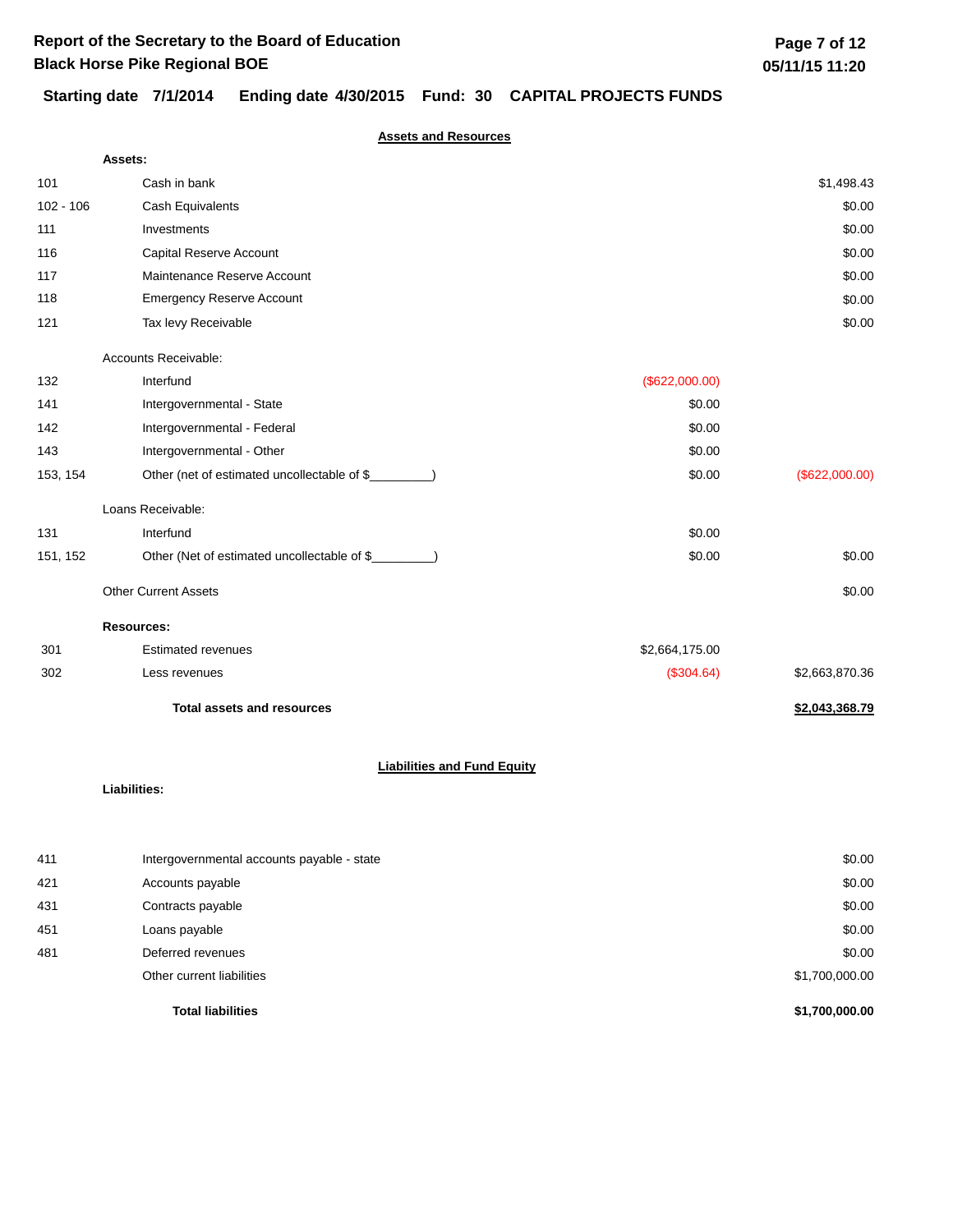**Fund Balance:**

### **Starting date 7/1/2014 Ending date 4/30/2015 Fund: 30 CAPITAL PROJECTS FUNDS**

|             | Appropriated:                                   |                  |                  |                |                  |
|-------------|-------------------------------------------------|------------------|------------------|----------------|------------------|
| 753,754     | Reserve for encumbrances                        |                  |                  | \$348,113.75   |                  |
| 761         | Capital reserve account - July                  |                  | \$0.00           |                |                  |
| 604         | Add: Increase in capital reserve                |                  | \$0.00           |                |                  |
| 307         | Less: Bud. w/d cap. reserve eligible costs      |                  | \$0.00           |                |                  |
| 309         | Less: Bud. w/d cap. reserve excess costs        |                  | \$0.00           | \$0.00         |                  |
| 764         | Maintenance reserve account - July              |                  | \$0.00           |                |                  |
| 606         | Add: Increase in maintenance reserve            |                  | \$0.00           |                |                  |
| 310         | Less: Bud. w/d from maintenance reserve         |                  | \$0.00           | \$0.00         |                  |
| 768         | Waiver offset reserve - July 1, 2_              |                  | \$0.00           |                |                  |
| 609         | Add: Increase in waiver offset reserve          |                  | \$0.00           |                |                  |
| 314         | Less: Bud. w/d from waiver offset reserve       |                  | \$0.00           | \$0.00         |                  |
| 762         | Adult education programs                        |                  |                  | \$0.00         |                  |
| 750-752,76x | Other reserves                                  |                  |                  | \$0.00         |                  |
| 601         | Appropriations                                  |                  | \$2,712,675.00   |                |                  |
| 602         | Less: Expenditures                              | (\$2,327,952.21) |                  |                |                  |
|             | Less: Encumbrances                              | (\$348, 113.75)  | (\$2,676,065.96) | \$36,609.04    |                  |
|             | Total appropriated                              |                  |                  | \$384,722.79   |                  |
|             | Unappropriated:                                 |                  |                  |                |                  |
| 770         | Fund balance, July 1                            |                  |                  | \$7,146.00     |                  |
| 771         | Designated fund balance                         |                  |                  | \$0.00         |                  |
| 303         | Budgeted fund balance                           |                  |                  | (\$48,500.00)  |                  |
|             | Total fund balance                              |                  |                  |                | \$343,368.79     |
|             | <b>Total liabilities and fund equity</b>        |                  |                  |                | \$2,043,368.79   |
|             | <b>Recapitulation of Budgeted Fund Balance:</b> |                  |                  |                |                  |
|             |                                                 |                  | <b>Budgeted</b>  | Actual         | <b>Variance</b>  |
|             | Appropriations                                  |                  | \$2,712,675.00   | \$2,676,065.96 | \$36,609.04      |
|             | Revenues                                        |                  | (\$2,664,175.00) | (\$304.64)     | (\$2,663,870.36) |
|             | Subtotal                                        |                  | \$48,500.00      | \$2,675,761.32 | (\$2,627,261.32) |
|             | Change in capital reserve account:              |                  |                  |                |                  |
|             | Plus - Increase in reserve                      |                  | \$0.00           | \$0.00         | \$0.00           |

Prepared and submitted by :

Change in waiver offset reserve account:

Plus - Increase in reserve

Less - Withdrawal from reserve

Subtotal

Subtotal

Budgeted fund balance

Board Secretary **Date** 

Less: Adjustment for prior year  $$0.00$ 

Less - Withdrawal from reserve **80.00** \$0.00 \$0.00 \$0.00 \$0.00 \$0.00

\$0.00

\$0.00 \$0.00

\$48,500.00 \$2,675,761.32 (\$2,627,261.32)

\$48,500.00 \$2,675,761.32 (\$2,627,261.32)

\$48,500.00 \$2,675,761.32 (\$2,627,261.32)

\$0.00 \$0.00

\$0.00 \$0.00 \$0.00 \$0.00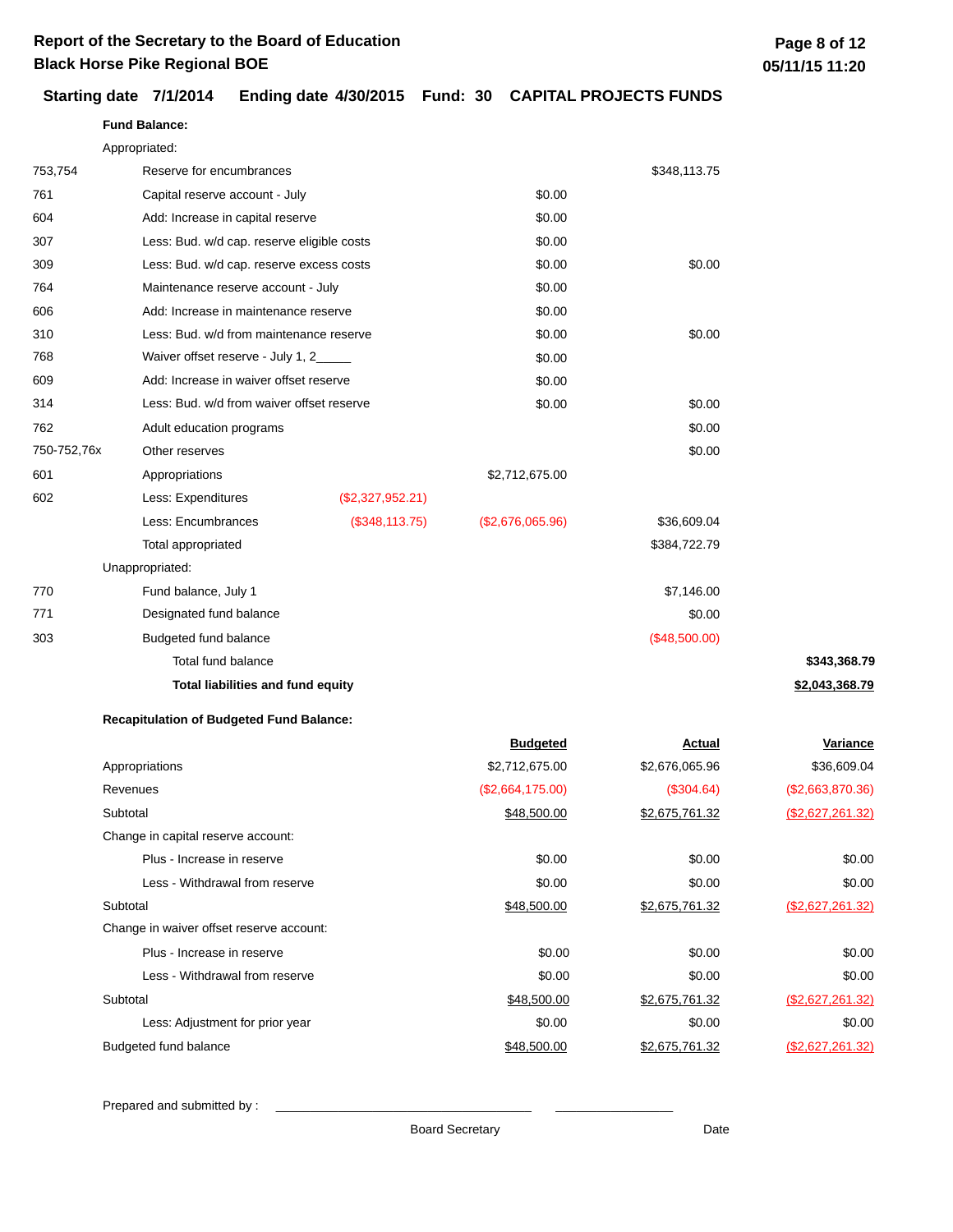**Starting date 7/1/2014 Ending date 4/30/2015 Fund: 30 CAPITAL PROJECTS FUNDS**

| Revenues:                     |              | <b>Bud Estimated</b>  | Actual              | Over/Under          | Unrealized |
|-------------------------------|--------------|-----------------------|---------------------|---------------------|------------|
| No State Line Number Assigned |              | 2,664,175             | 305                 | Under               | 2,663,870  |
|                               | <b>Total</b> | 2.664.175             | 305                 |                     | 2,663,870  |
| <b>Expenditures:</b>          |              | <b>Appropriations</b> | <b>Expenditures</b> | <b>Encumbrances</b> | Available  |
| No State Line Number Assigned |              | 2.712.675             | 2,327,952           | 348.114             | 36,609     |
|                               | <b>Total</b> | 2,712,675             | 2,327,952           | 348,114             | 36.609     |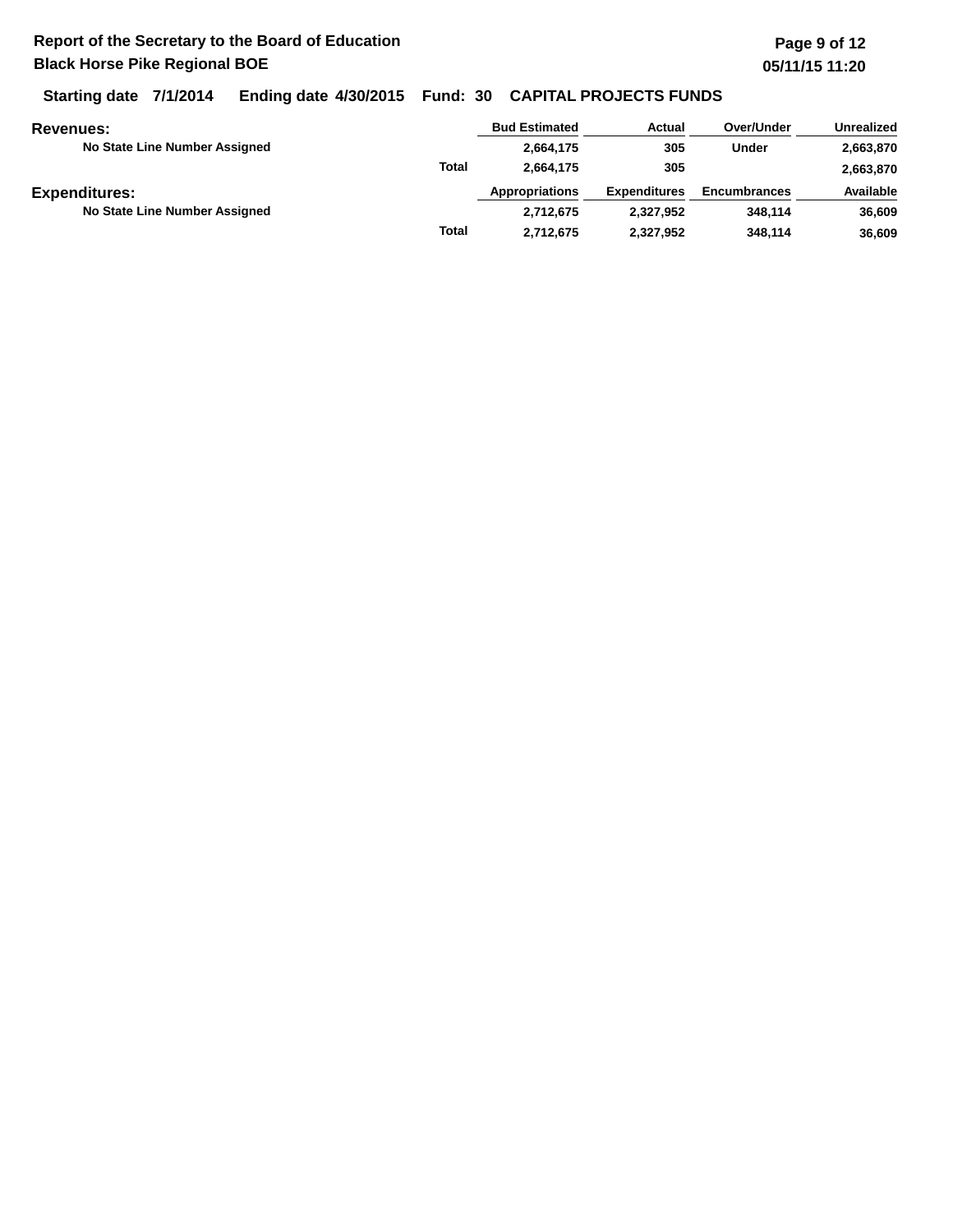# **Starting date 7/1/2014 Ending date 4/30/2015 Fund: 40 DEBT SERVICE FUNDS**

### **Assets and Resources**

|             | Assets:                                     |                  |                |  |  |
|-------------|---------------------------------------------|------------------|----------------|--|--|
| 101         | Cash in bank                                |                  | \$2,514,542.96 |  |  |
| $102 - 106$ | Cash Equivalents                            |                  | \$0.00         |  |  |
| 111         | Investments                                 |                  | \$0.00         |  |  |
| 116         | Capital Reserve Account                     |                  | \$0.00         |  |  |
| 117         | Maintenance Reserve Account                 |                  | \$0.00         |  |  |
| 118         | <b>Emergency Reserve Account</b>            |                  | \$0.00         |  |  |
| 121         | Tax levy Receivable                         |                  | \$435,180.95   |  |  |
|             | Accounts Receivable:                        |                  |                |  |  |
| 132         | Interfund                                   | \$0.00           |                |  |  |
| 141         | Intergovernmental - State                   | \$133,548.00     |                |  |  |
| 142         | Intergovernmental - Federal                 | \$0.00           |                |  |  |
| 143         | Intergovernmental - Other                   | \$0.00           |                |  |  |
| 153, 154    | Other (net of estimated uncollectable of \$ | \$0.00           | \$133,548.00   |  |  |
|             | Loans Receivable:                           |                  |                |  |  |
| 131         | Interfund                                   | \$0.00           |                |  |  |
| 151, 152    | Other (Net of estimated uncollectable of \$ | \$0.00           | \$0.00         |  |  |
|             | <b>Other Current Assets</b>                 |                  | \$0.00         |  |  |
|             | <b>Resources:</b>                           |                  |                |  |  |
| 301         | <b>Estimated revenues</b>                   | \$3,629,969.00   |                |  |  |
| 302         | Less revenues                               | (\$3,629,969.00) | \$0.00         |  |  |
|             | <b>Total assets and resources</b>           |                  | \$3,083,271.91 |  |  |
|             | <b>Liabilities and Fund Equity</b>          |                  |                |  |  |
|             | Liabilities:                                |                  |                |  |  |
|             |                                             |                  |                |  |  |

|     | <b>Total liabilities</b>                   | \$2,700,000.00 |
|-----|--------------------------------------------|----------------|
|     | Other current liabilities                  | \$2,700,000.00 |
| 481 | Deferred revenues                          | \$0.00         |
| 451 | Loans payable                              | \$0.00         |
| 431 | Contracts payable                          | \$0.00         |
| 421 | Accounts payable                           | \$0.00         |
| 411 | Intergovernmental accounts payable - state | \$0.00         |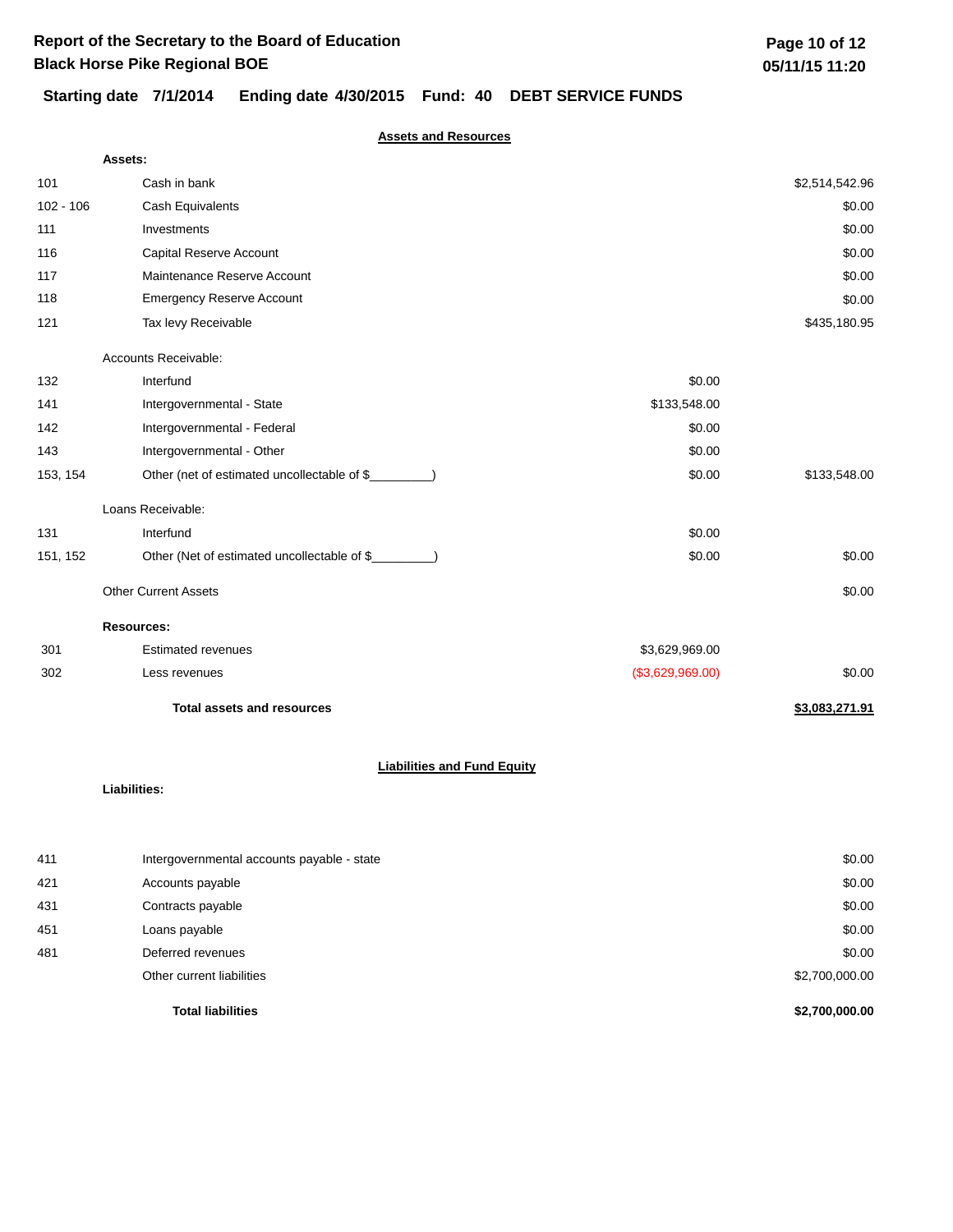**Fund Balance:**

|                      | Appropriated:                                   |                                                                                                                              |                  |                   |                 |  |
|----------------------|-------------------------------------------------|------------------------------------------------------------------------------------------------------------------------------|------------------|-------------------|-----------------|--|
| 753,754              | Reserve for encumbrances                        |                                                                                                                              |                  | \$255,711.75      |                 |  |
| 761                  | Capital reserve account - July                  |                                                                                                                              | \$0.00           |                   |                 |  |
| 604                  | Add: Increase in capital reserve                |                                                                                                                              | \$0.00           |                   |                 |  |
| 307                  |                                                 | Less: Bud. w/d cap. reserve eligible costs<br>Less: Bud. w/d cap. reserve excess costs<br>Maintenance reserve account - July |                  |                   |                 |  |
| 309                  |                                                 |                                                                                                                              |                  | \$0.00            |                 |  |
| 764                  |                                                 |                                                                                                                              |                  |                   |                 |  |
| 606                  | Add: Increase in maintenance reserve            |                                                                                                                              | \$0.00           |                   |                 |  |
| 310                  | Less: Bud. w/d from maintenance reserve         |                                                                                                                              | \$0.00           | \$0.00            |                 |  |
| 768                  |                                                 | Waiver offset reserve - July 1, 2_____                                                                                       |                  |                   |                 |  |
| 609                  | Add: Increase in waiver offset reserve          |                                                                                                                              | \$0.00           |                   |                 |  |
| 314                  |                                                 | Less: Bud. w/d from waiver offset reserve                                                                                    |                  | \$0.00            |                 |  |
| 762                  | Adult education programs                        |                                                                                                                              |                  | \$0.00            |                 |  |
| 750-752,76x          | Other reserves                                  |                                                                                                                              |                  | \$0.00            |                 |  |
| 601                  | Appropriations                                  |                                                                                                                              | \$7,296,212.76   |                   |                 |  |
| 602                  | Less: Expenditures                              | \$419,540.06                                                                                                                 |                  |                   |                 |  |
|                      | Less: Encumbrances                              | (\$255,711.75)                                                                                                               | \$163,828.31     | \$7,460,041.07    |                 |  |
|                      | Total appropriated                              |                                                                                                                              |                  | \$7,715,752.82    |                 |  |
|                      | Unappropriated:                                 |                                                                                                                              |                  |                   |                 |  |
| 770                  | Fund balance, July 1                            |                                                                                                                              |                  | (\$7,332,478.91)  |                 |  |
| 771                  | Designated fund balance                         |                                                                                                                              |                  | \$0.00            |                 |  |
| 303                  | Budgeted fund balance                           |                                                                                                                              |                  | (\$2.00)          |                 |  |
|                      | Total fund balance                              |                                                                                                                              |                  |                   | \$383,271.91    |  |
|                      | Total liabilities and fund equity               |                                                                                                                              |                  |                   | \$3,083,271.91  |  |
|                      | <b>Recapitulation of Budgeted Fund Balance:</b> |                                                                                                                              |                  |                   |                 |  |
|                      |                                                 |                                                                                                                              | <b>Budgeted</b>  | <b>Actual</b>     | <u>Variance</u> |  |
|                      | Appropriations                                  |                                                                                                                              | \$7,296,212.76   | (\$163,828.31)    | \$7,460,041.07  |  |
| Revenues<br>Subtotal |                                                 |                                                                                                                              | (\$3,629,969.00) | (\$3,629,969.00)  | \$0.00          |  |
|                      |                                                 |                                                                                                                              | \$3,666,243.76   | (\$3,793,797.31)  | \$7,460,041.07  |  |
|                      | Change in capital reserve account:              |                                                                                                                              |                  |                   |                 |  |
|                      | Plus - Increase in reserve                      |                                                                                                                              | \$0.00           | \$0.00            | \$0.00          |  |
|                      | Less - Withdrawal from reserve                  |                                                                                                                              | \$0.00           | \$0.00            | \$0.00          |  |
|                      | Subtotal                                        |                                                                                                                              | \$3,666,243.76   | (\$3,793,797.31)  | \$7,460,041.07  |  |
|                      | Change in waiver offset reserve account:        |                                                                                                                              |                  |                   |                 |  |
|                      | Plus - Increase in reserve                      |                                                                                                                              | \$0.00           | \$0.00            | \$0.00          |  |
|                      | Less - Withdrawal from reserve                  |                                                                                                                              | \$0.00           | \$0.00            | \$0.00          |  |
|                      | Subtotal                                        |                                                                                                                              | \$3,666,243.76   | (\$3,793,797.31)  | \$7,460,041.07  |  |
|                      | Less: Adjustment for prior year                 |                                                                                                                              | (\$3,666,241.76) | (\$3,666,241.76)  | \$0.00          |  |
|                      | Budgeted fund balance                           |                                                                                                                              | \$2.00           | ( \$7,460,039.07) | \$7,460,041.07  |  |

## **Starting date 7/1/2014 Ending date 4/30/2015 Fund: 40 DEBT SERVICE FUNDS**

Prepared and submitted by : \_\_\_\_\_\_\_\_\_\_\_\_\_\_\_\_\_\_\_\_\_\_\_\_\_\_\_\_\_\_\_\_\_\_\_\_\_ \_\_\_\_\_\_\_\_\_\_\_\_\_\_\_\_\_

Board Secretary **Date**